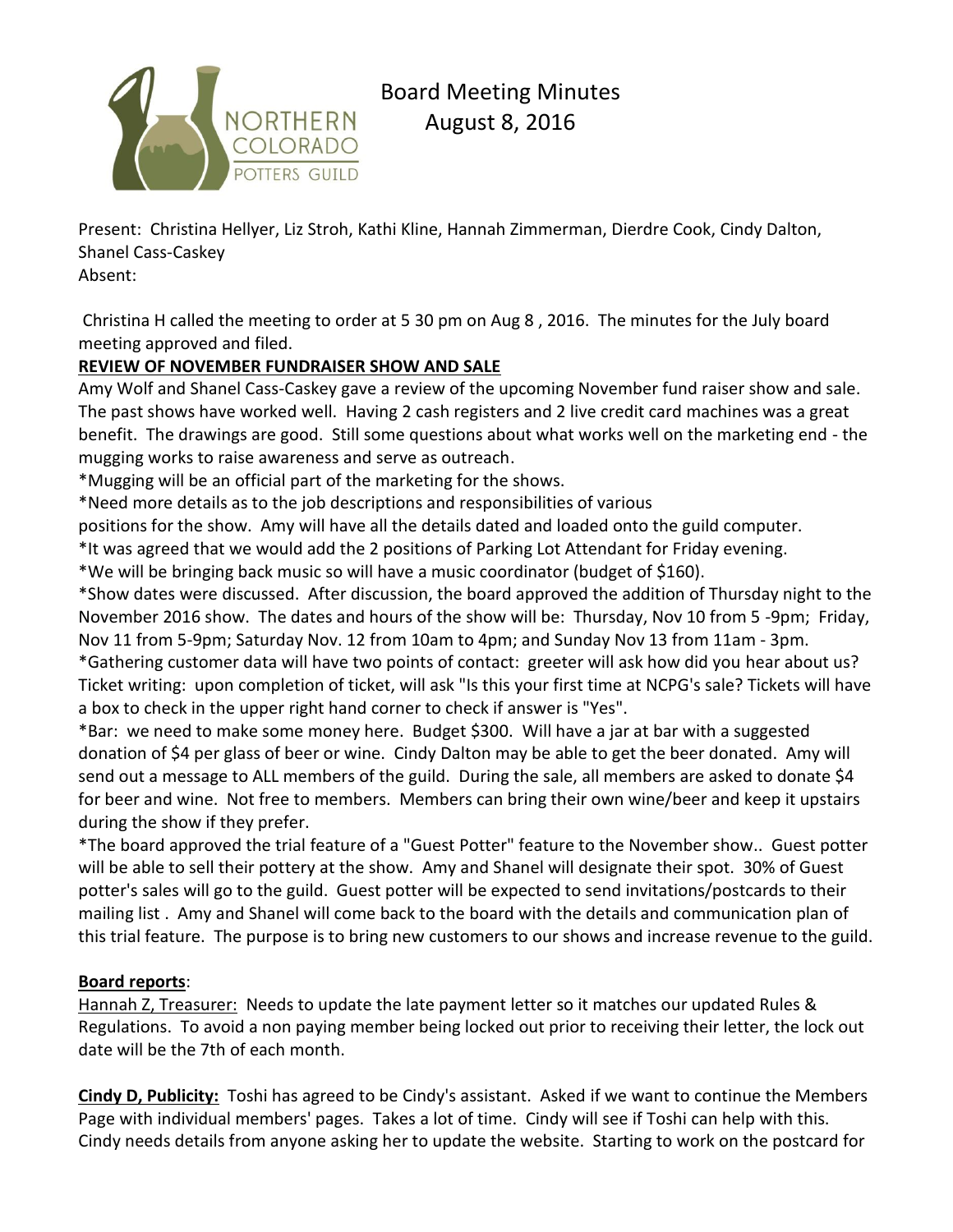the show. Moved the button on the website for people asking to be added to the mailing list. Quick overview of data from Spring show as to how people heard about the show.

Postcards: ~500 Newspaper ~300 Face book ~200

**Dierdre C, Classes and Workshops:** Presented a draft of the instructors' contract and asked all board members to review and give her feedback. Will finalize at next board meeting in October. Class registration is down for next sessions. Reviewed our instructors' payment plans. Board agreed that it is fine as it is. Upcoming workshops: Cyd Johnson doing a Raku workshop; Michael Jackson has committed to a glazing workshop lead by a Continental Clay person. Chris Wolf will teach the day class in December. Dierdre has transferred \$1000 from the PayPal account to the guild. \$400 left in the PayPal account. No reason to leave it there so she will move it to the guild. There is a questionable charge of \$95 spent on class supplies that she will investigate. Should not appear on PayPal since we use a debit card.

**Kathi K, Secretary:** Needs a sub for Sep 24 to sell clay. Shanel will cover. Made changes to Rules & Regs - clarified wording Section V, What Happens If You Do Not Pay, paragraph 3 - approved by board.

**Shanel C, Membership:** We have 82 members with 1 in the works. One person on the waiting list for an Associate Membership

**Liz S., Vice President:** Drill to mix glazes in for repair. Liz brought in her personal drill to use until guild's drill is repaired. Has installed extra locks on clay storage so netting doesn't sag. It was agreed that Shanel as membership chair will assign new members door codes and will suspend door codes as information is communicated to her from Hannah for non-paying members. Liz also reported the air compressor has been sold.

**Christina H, President:** Tana has quit the guild due to school. Need another PWP person. Christina will cover PWP for the remaining of this year. Will appoint a PWP person and a Fundraiser person in January 2017. October meeting we will start roughing out the 2017 budget. Theresa A will be leaving the guild in January 2017 moving to Seattle. Will need another Facility Assistant. Christina will send out an email to the membership communicating the open position.

### **OLD BUSINESS:**

- 1. Consequences for members who never help with clean up. Shelved for a future meeting
- 2. Streamlining the process for clay sales for classes and workshops.

The board agreed that having one point of contact for clay sales would be a great benefit. Due to time constraints, we will discuss this position at the October meeting. Board members are asked to bring their ideas for a Facility Manager position to the October meeting.

#### **NEW BUSINESS:**

1. Smoke Stack proposal: Manager of Smoke Stack asked if we could include mention of Smoke Stack on our show postcard? Board said no for November show. We need future discussions on how to build a clay community. This lead into a discussion as to what the guild means to our membership. Shanel will develop a short questionnaire to be handed out at the September all members meeting. Board members are asked to send their ideas for questions to Shanel.

2. Purchase of Rack for Upstairs Classes: After looking at available empty shelves upstairs it was decided not to buy a rack.